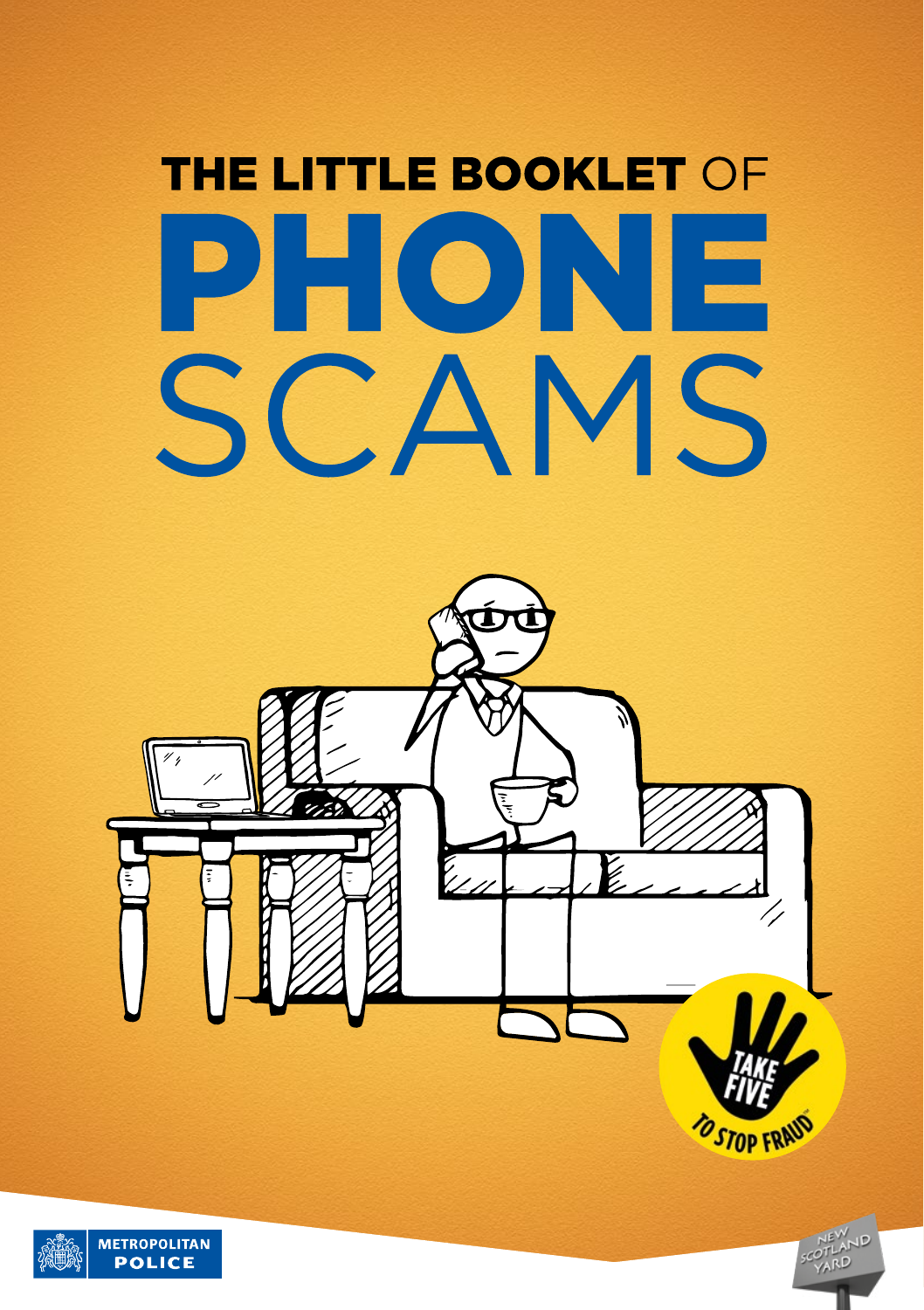#### **THE TOP 3 PHONE SCAMS** PHONE SCAMS

**Nearly a third of all fraud is committed over the telephone.**

National Fraud Intelligence Bureau

**Criminals can impersonate your bank, the police, tax office, investment or software companies and other trusted organisations. They will try to convince you to part with your money.**

**Hang up on cold calls from any business/authority, then 'Take Five' to check it out as genuine via a trusted source.**

**The three most common scams are:**

- **1.** Your computer has a problem
- **2.** A fraud investigation
- **3.** An investment opportunity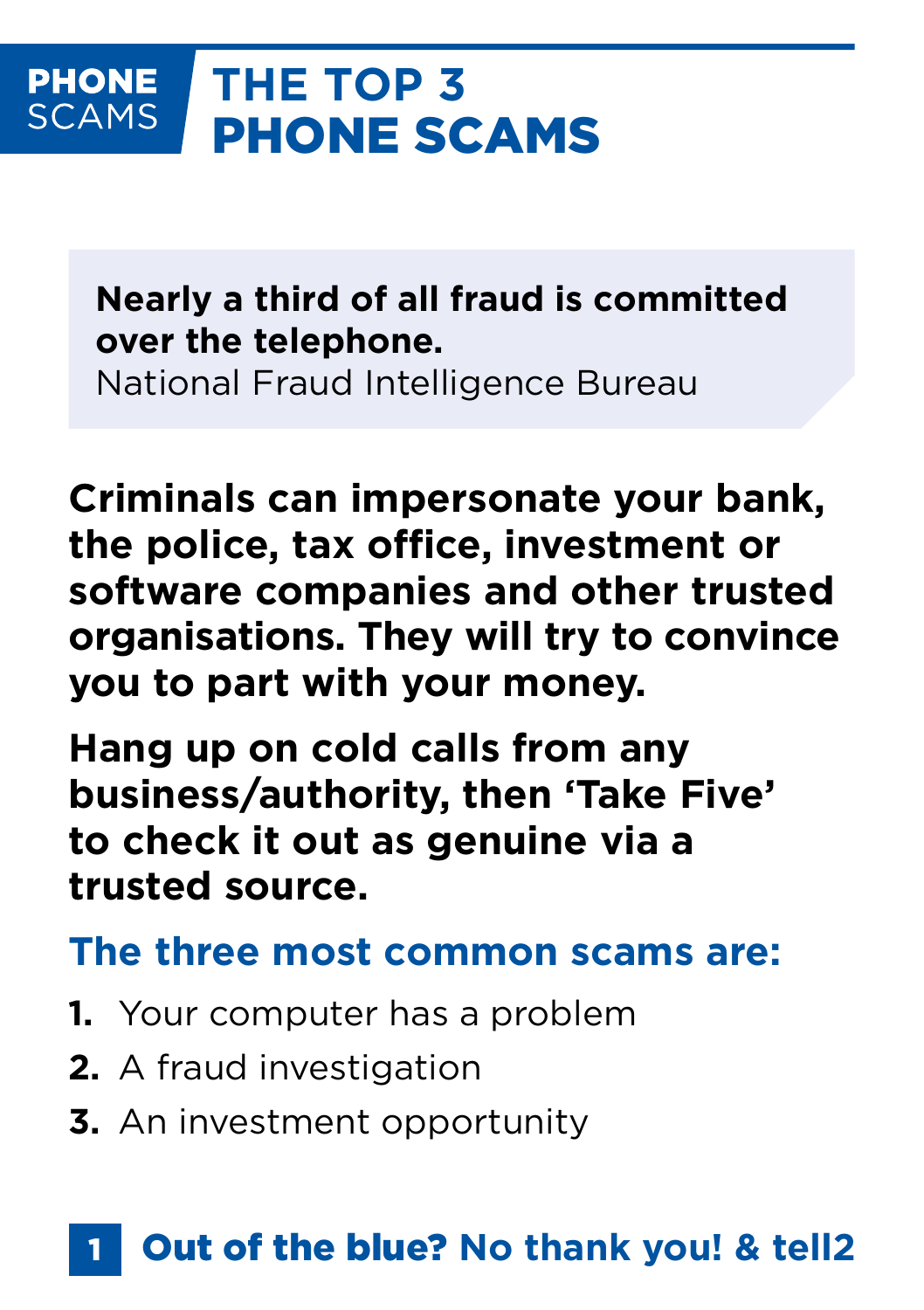# **Fraudster's tactics**

Criminals can disguise their phone number to make it look like it's from a bank, the tax office, the police… or anyone.



They can call you with what looks like a genuine phone number.



They will keep your landline open by not hanging up and even play a dialling tone over the phone.



They can text messages requesting you call them, or click on a link. These messages usually appear in the same text thread as genuine messages.



And send website links which can steal your data and money when you click on them.

Never trust the caller ID display on your phone, it lies to you!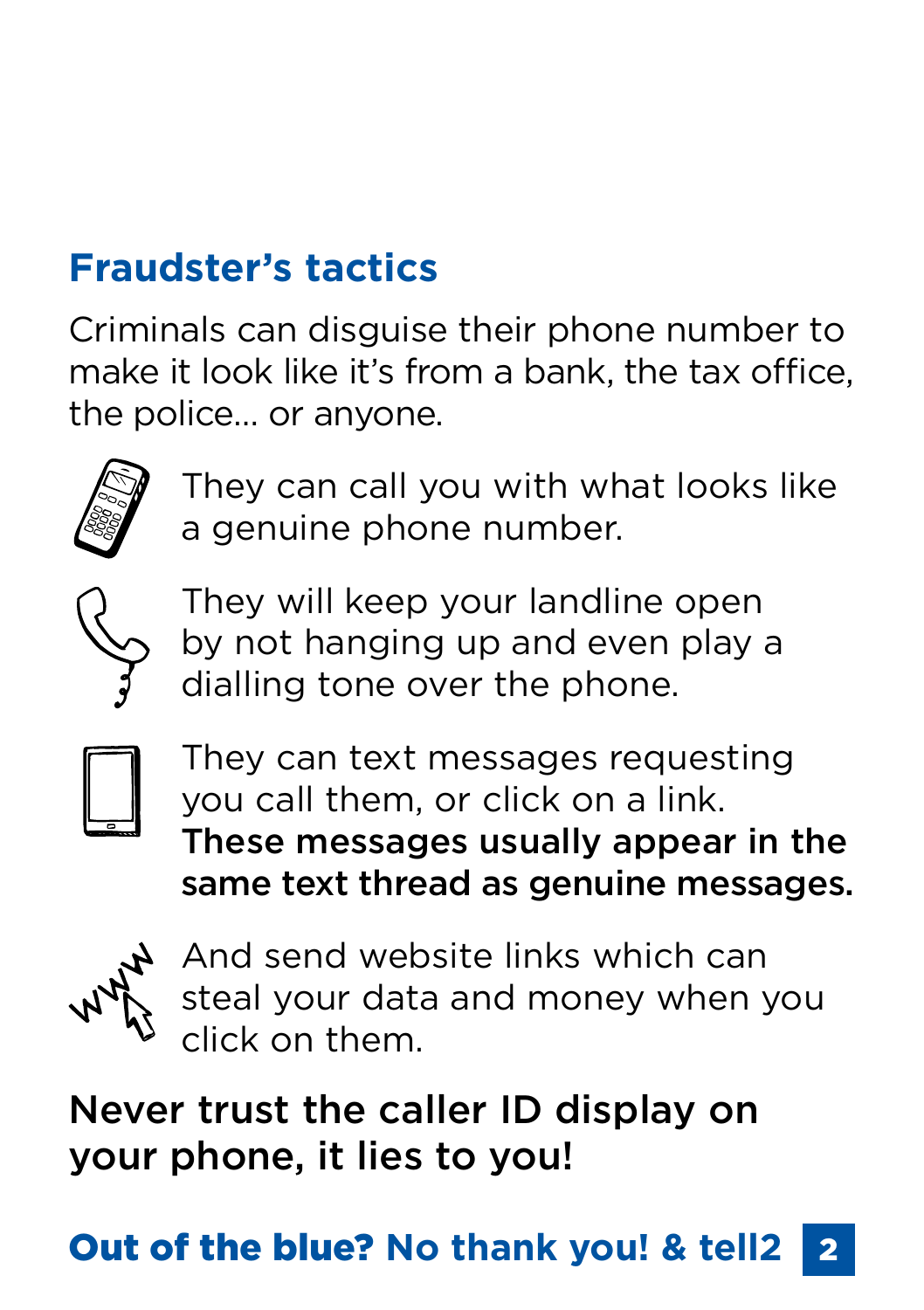#### **SCAM 1 PHONE SCAMS** A COMPUTER PROBLEM

# THE CLAIM

### **You have a problem with your computer.**

Criminals may call and claim that there are problems with your computer or internet. They claim to be your computer manufacturer, telephone or internet service provider and suggest they can help you.

# THE SCAM

They instruct you to download a program which gives the criminal remote access to your computer.

They can then access your bank details, data and passwords.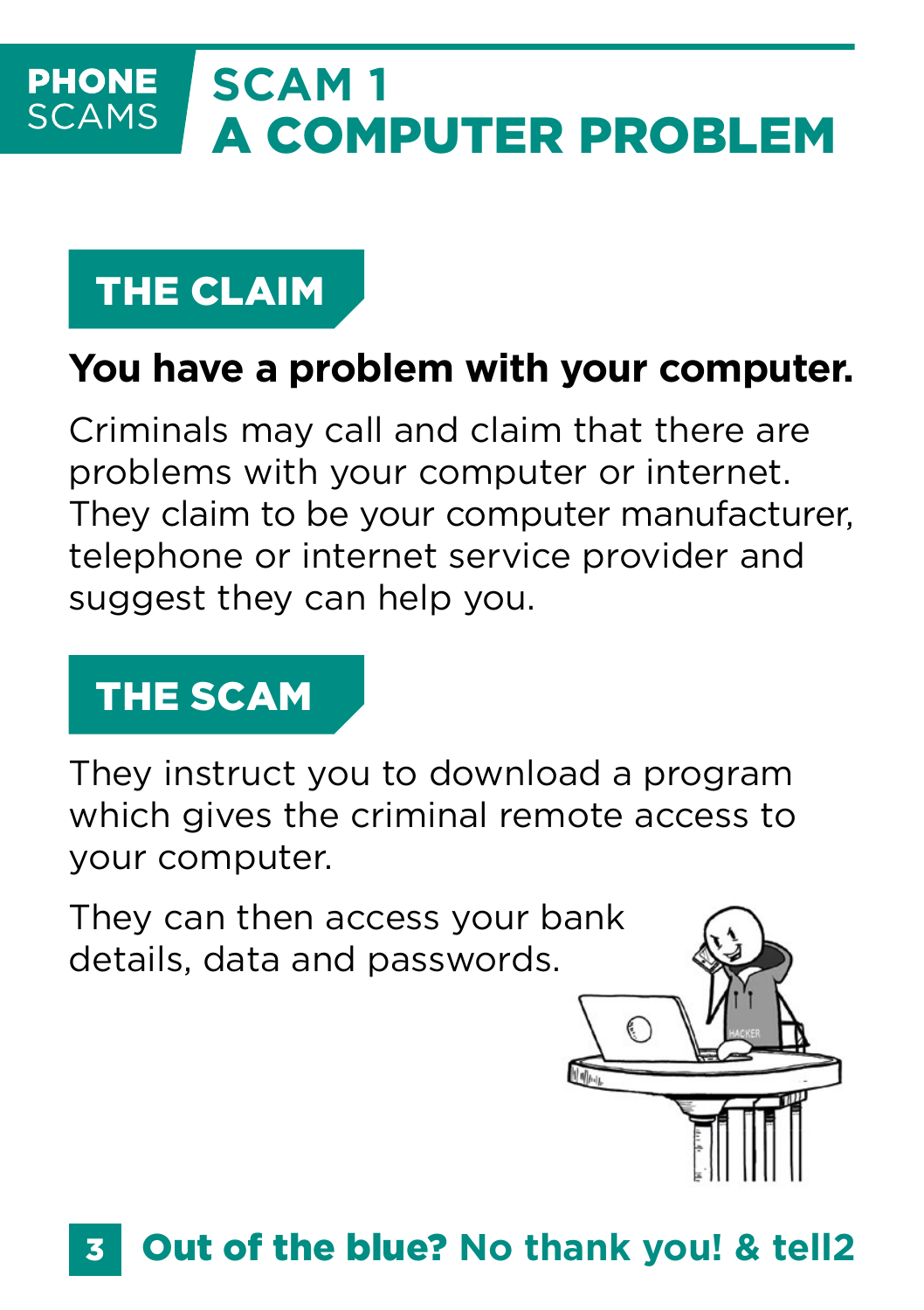### **Protect yourself**

- $\bigwedge$ If you receive a call like this hang up. 'Take Five' and verify via a trusted method, not via numbers given in the call.
- $\bigwedge$ Never allow anyone to remotely access your computer.
- $\Lambda$ Do not download software on the request of a phone caller.
- $\overline{\mathbb{V}}$ A genuine service provider will never call you out of the blue regarding issues with your computer.
- $\bigwedge$ If you are having issues with your computer, contact the retailer you purchased it from.
- $\Delta$ If you are having problems with your internet connection, contact your internet provider.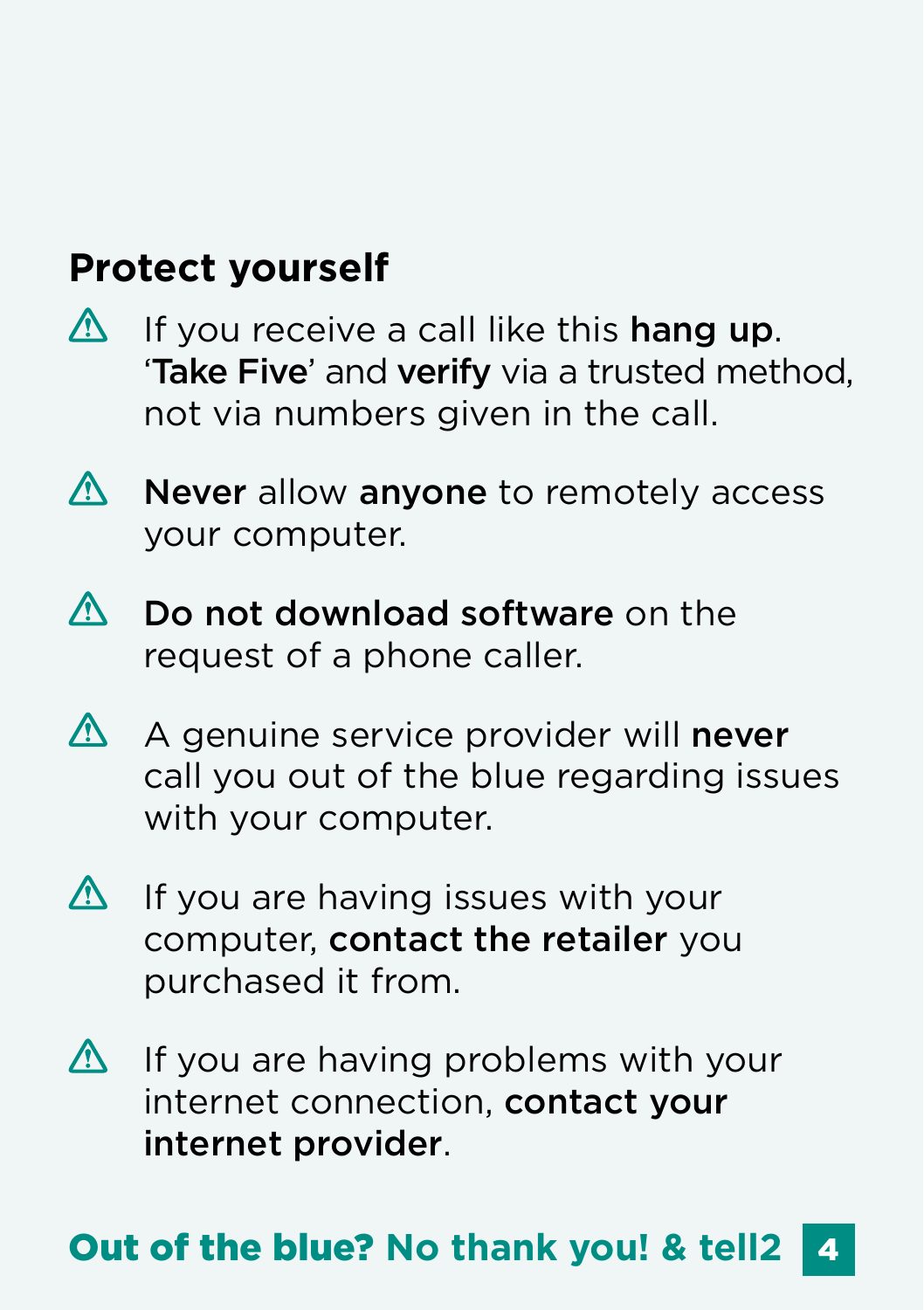#### **PHONE SCAM 2 SCAMS** A FRAUD INVESTIGATION

# THE CLAIM

### **Your bank account has been compromised.**

Criminals may call and claim to be from your bank, the tax office or police and claim there is a problem with your bank account.

They often state there are corrupt staff at your bank, or criminals have cloned your bank cards and request your assistance with the investigation.

### THE SCAM

They instruct you to transfer money into a secure account, provide cash, high value goods (like watches) or vouchers to a courier.

They tell you the account is in your name but in fact it belongs to the criminal! and the courier delivers your cash, cards and purchased items to the criminals.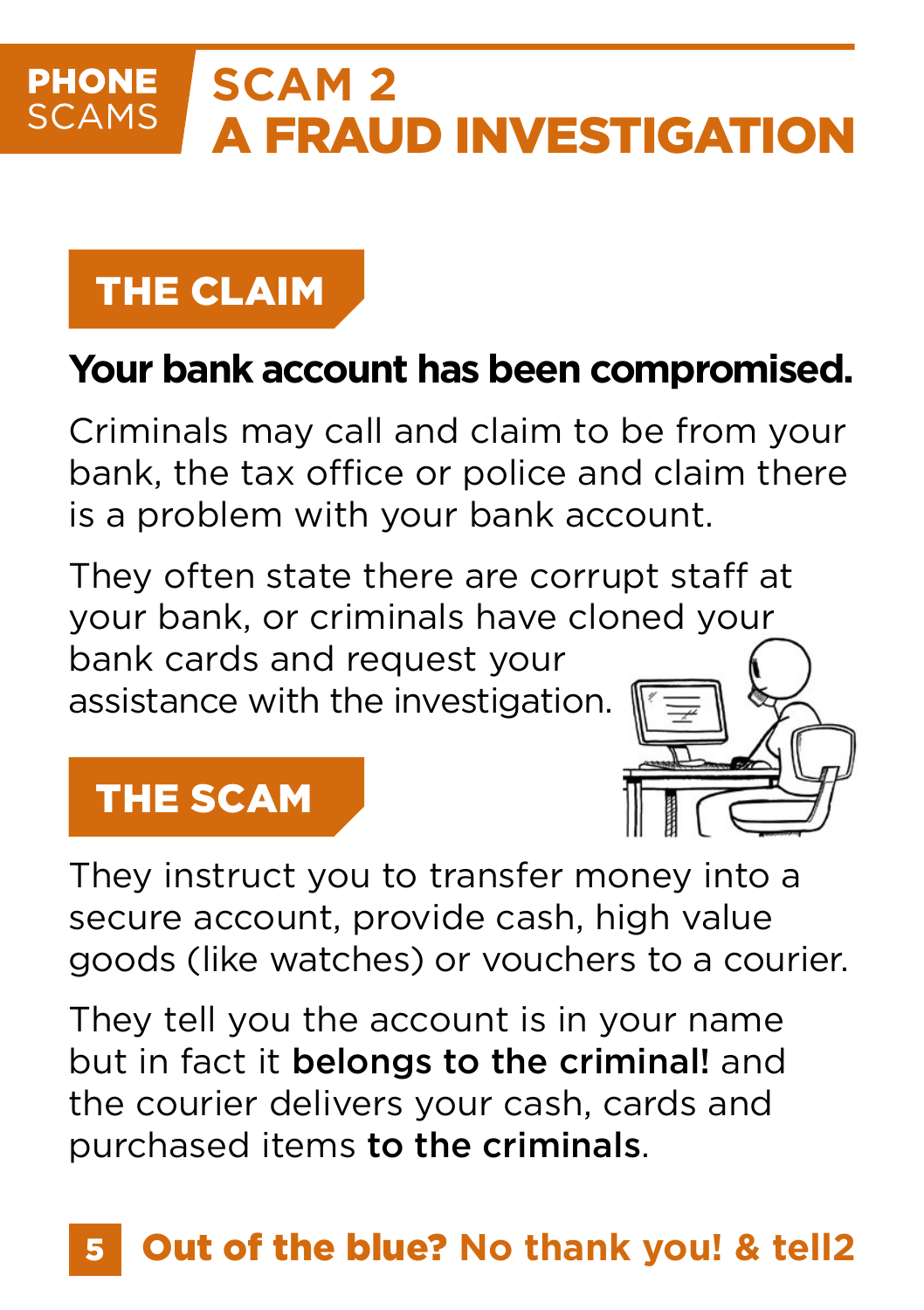### **Protect yourself**

- $\bigwedge$ If you receive a call like this hang up. 'Take Five' and verify via a trusted method, not via numbers given in the call.
- Λ. Your bank, the tax office or the police will never ask you to transfer or withdraw money or buy items on their behalf.
- **N** Your bank, the tax office or the police will **never** attend your home to collect your cash, bank cards or ask for your pin.
- **A** Speak to friends or family if you are unsure.
- Never share your PIN with anyone. Λ Not even by tapping it into the keypad on your phone.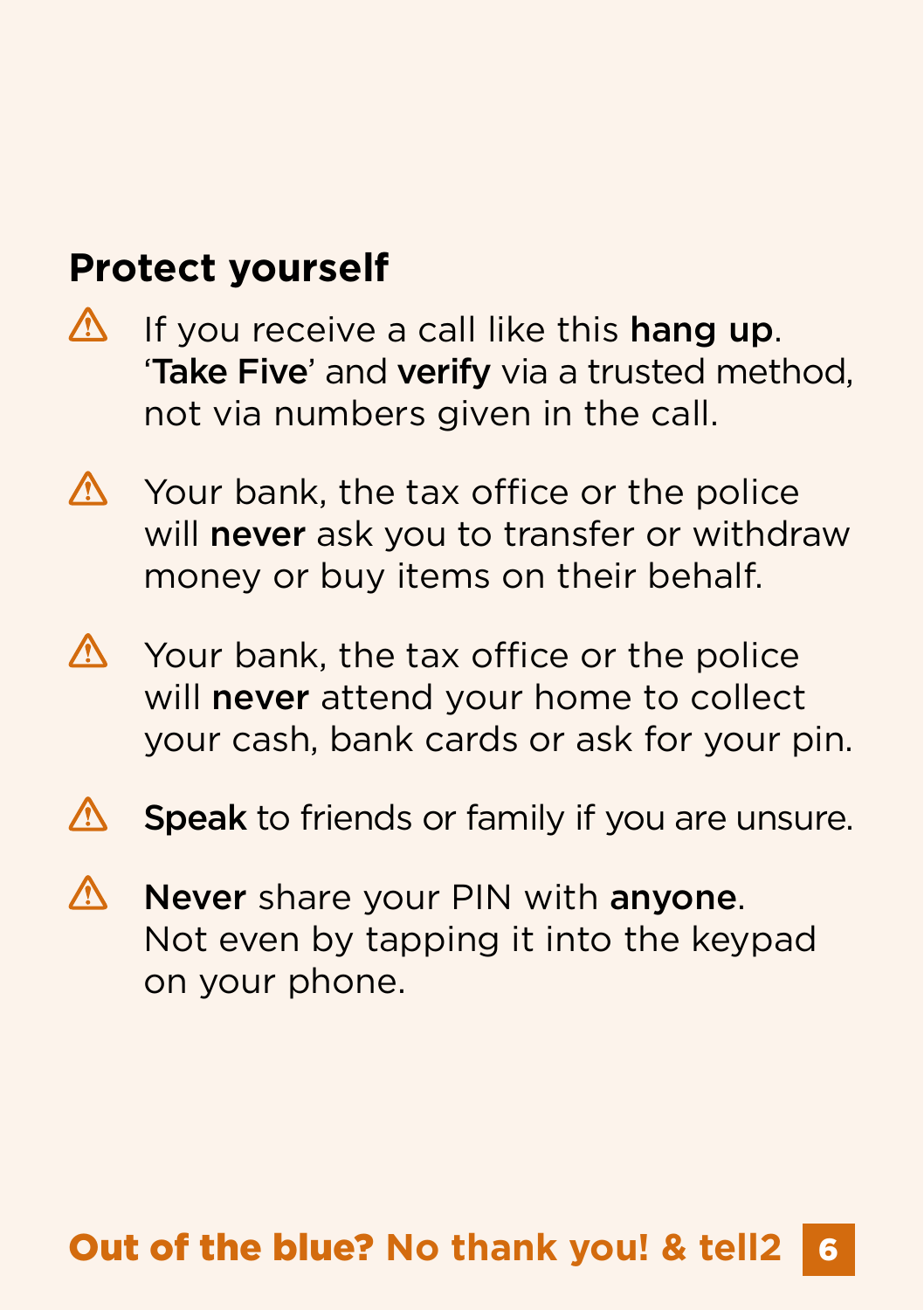#### **PHONE SCAM 3 SCAMS** AN INVESTMENT **OPPORTUNITY**

# THE CLAIM

### **We have an investment opportunity for you!**

Criminals may call you to persuade you to invest in all kinds of products, including diamonds, wine or art.

They offer low risk and high rates of return, claiming it's a once in a lifetime opportunity and you'll have to act quickly.

# THE SCAM

If you do invest, the criminals will often request further 'transport' and 'storage' costs.

These investments do not exist.

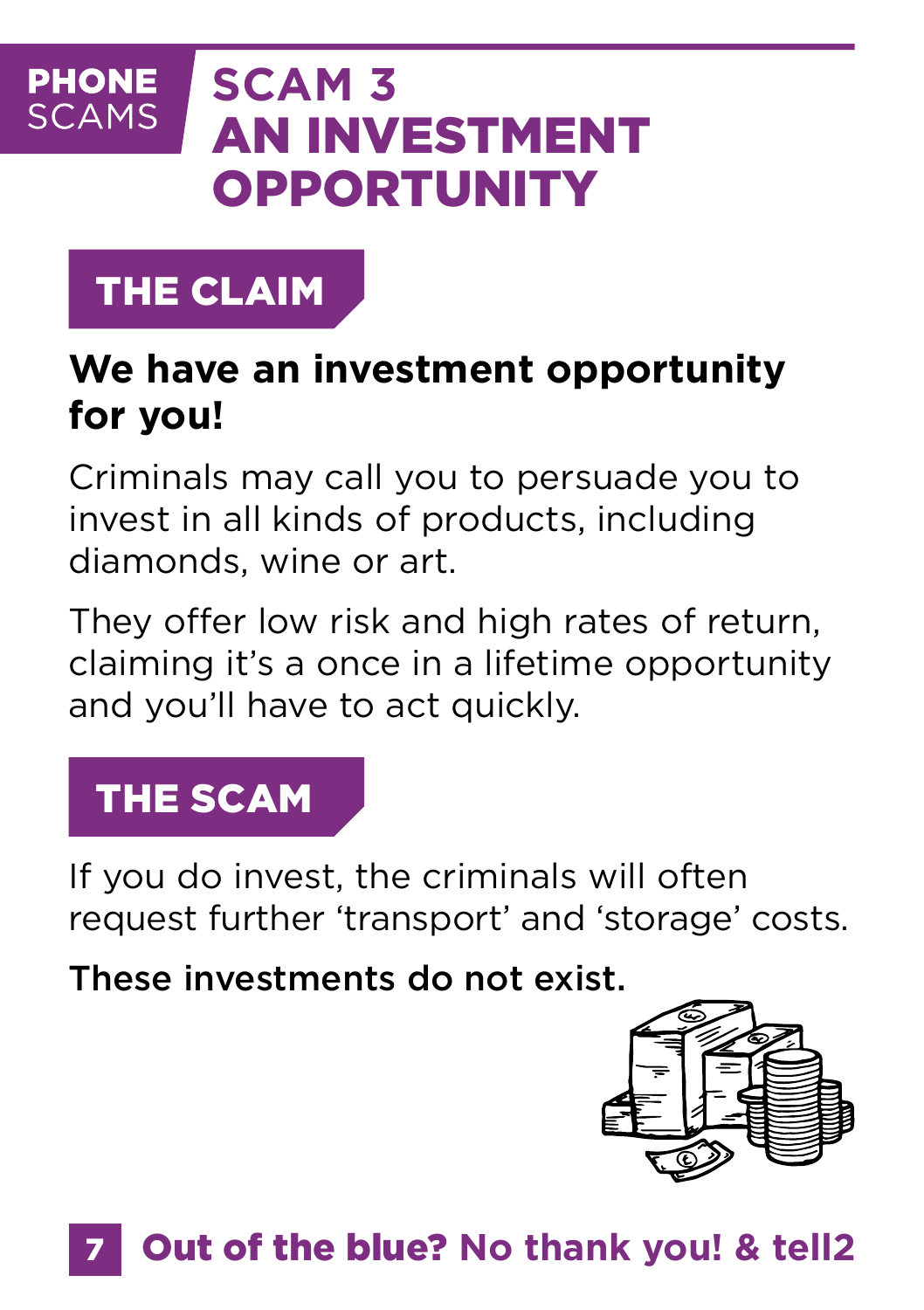### **Protect yourself**

- $\bigwedge$ If you receive a call like this hang up. 'Take Five' and verify via a trusted method, not via numbers given in the call.
- $\bigwedge$ Genuine investment companies will not cold call you.
- $\bigwedge$ Don't be pressured into making a quick decision and seek *impartial* financial advice before committing to any investment.
- $\triangle$  There are no 'get rich quick' schemes. If it sounds too good to be true, it probably is.
- $\triangle$  When investing with genuine companies research what you have been offered and the investment company. Speak to the Financial Conduct Authority if you have concerns. Call 0800 111 6768 or visit [www.fca.org.uk](http://www.fca.org.uk)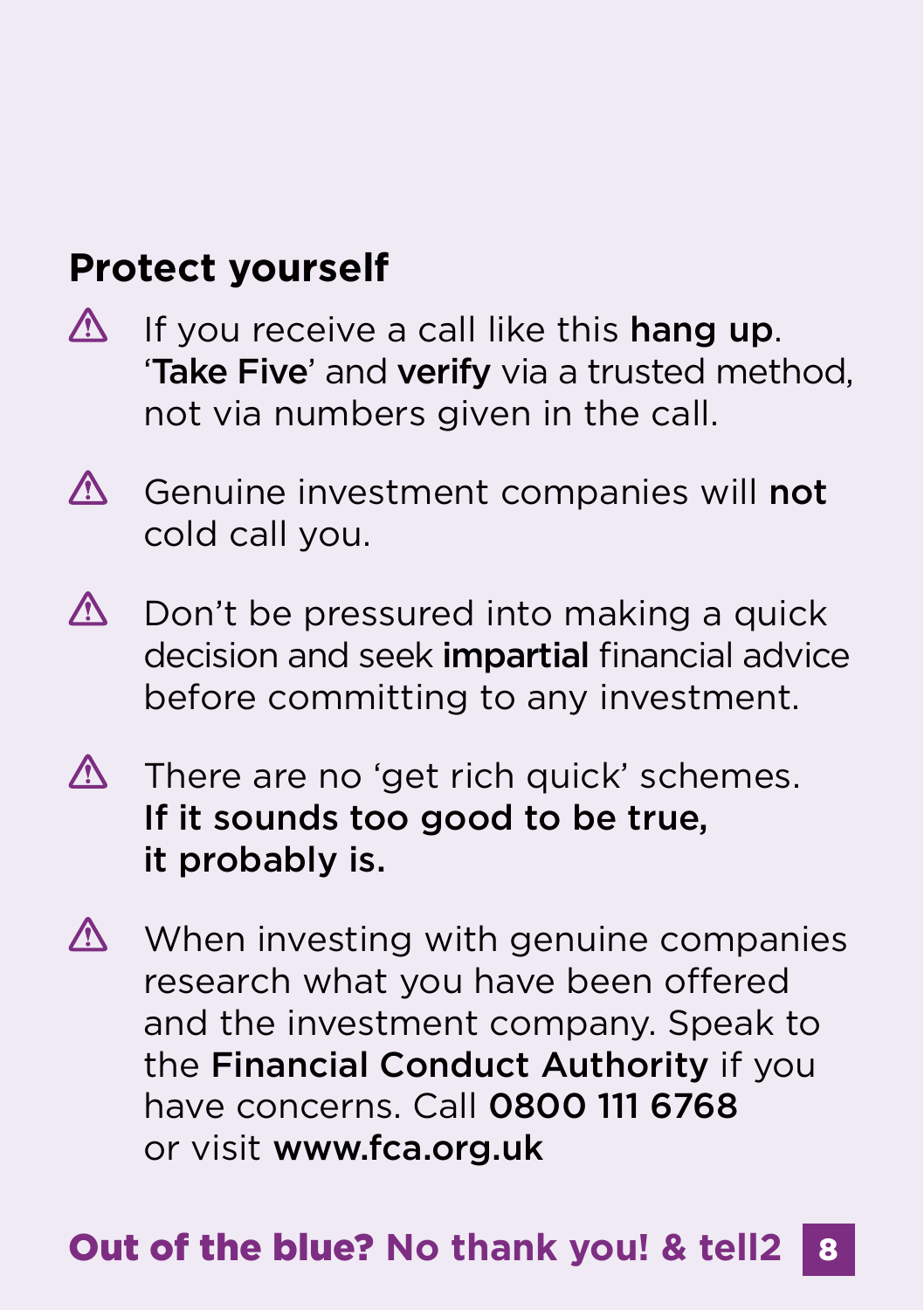Always report scams and fraud to Action Fraud, either online at [www.actionfraud.police.uk](http://www.actionfraud.police.uk) or by telephone on 0300 123 2040. Every report;

Assists police investigations, provides intelligence, informs national alerts that protect all communities, disrupts criminals and reduces harm.

Contact police directly on 101 or 999 in an emergency.

Forward any scam text messages to Ofcom on 7726 (free of charge).

All major phone companies provide a call blocker service. This should help screen out most phone scams shown in this booklet. Contact your telephone service provider to find out more.

Don't assume others in your life know the information you've read here. Tell2 friends and family and together we can protect many.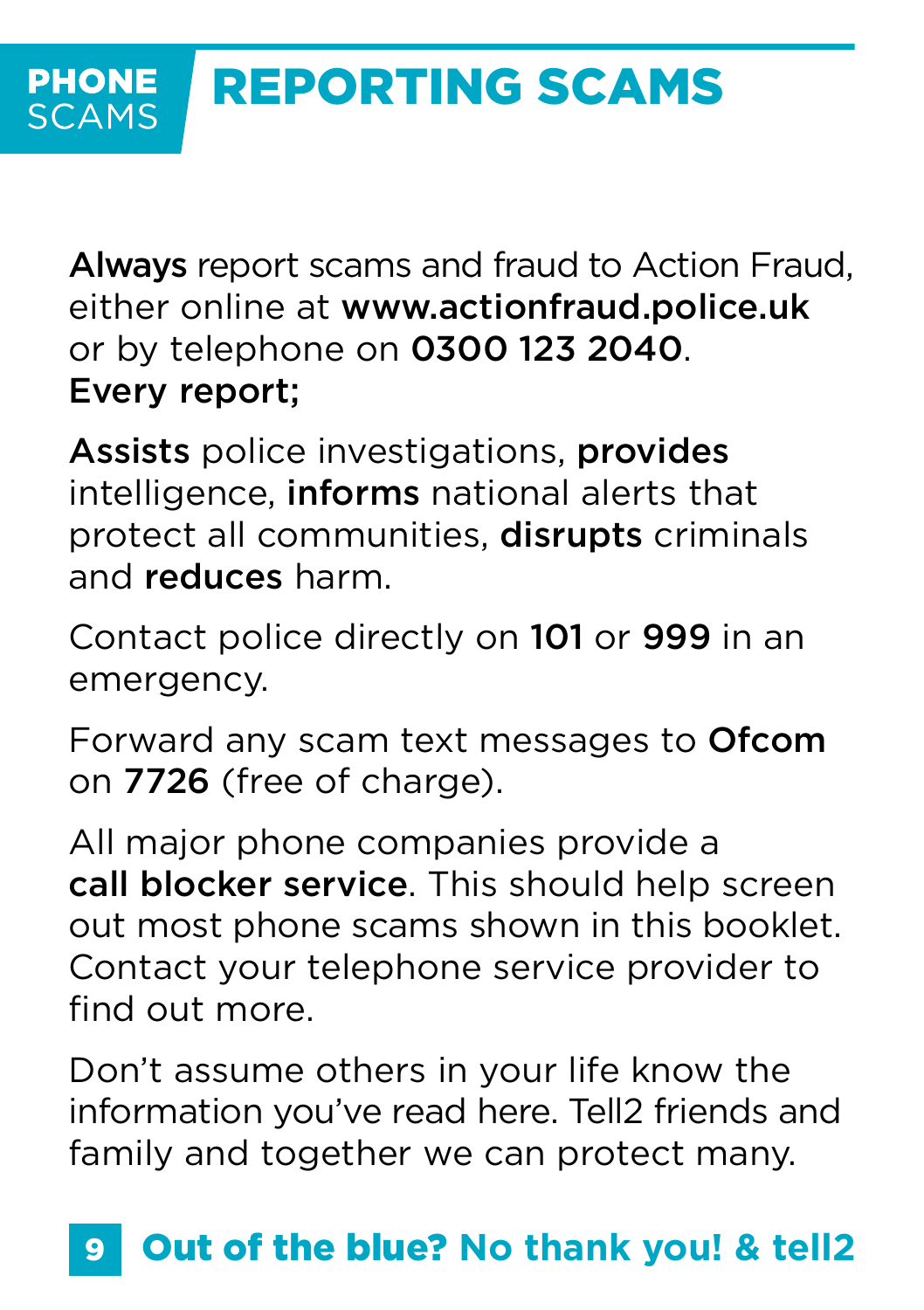#### ALSO AVAILABLE **PHONE SCAMS**

To contact the Met Police Cyber Crime Prevention Team email [cyberprotect@met.police.uk](mailto:cyberprotect@met.police.uk) or call 020 7230 8129.

For more information visit <https://www.met.police.uk/fraud>

For our literature and videos visit <https://www.met.police.uk/littlemedia>